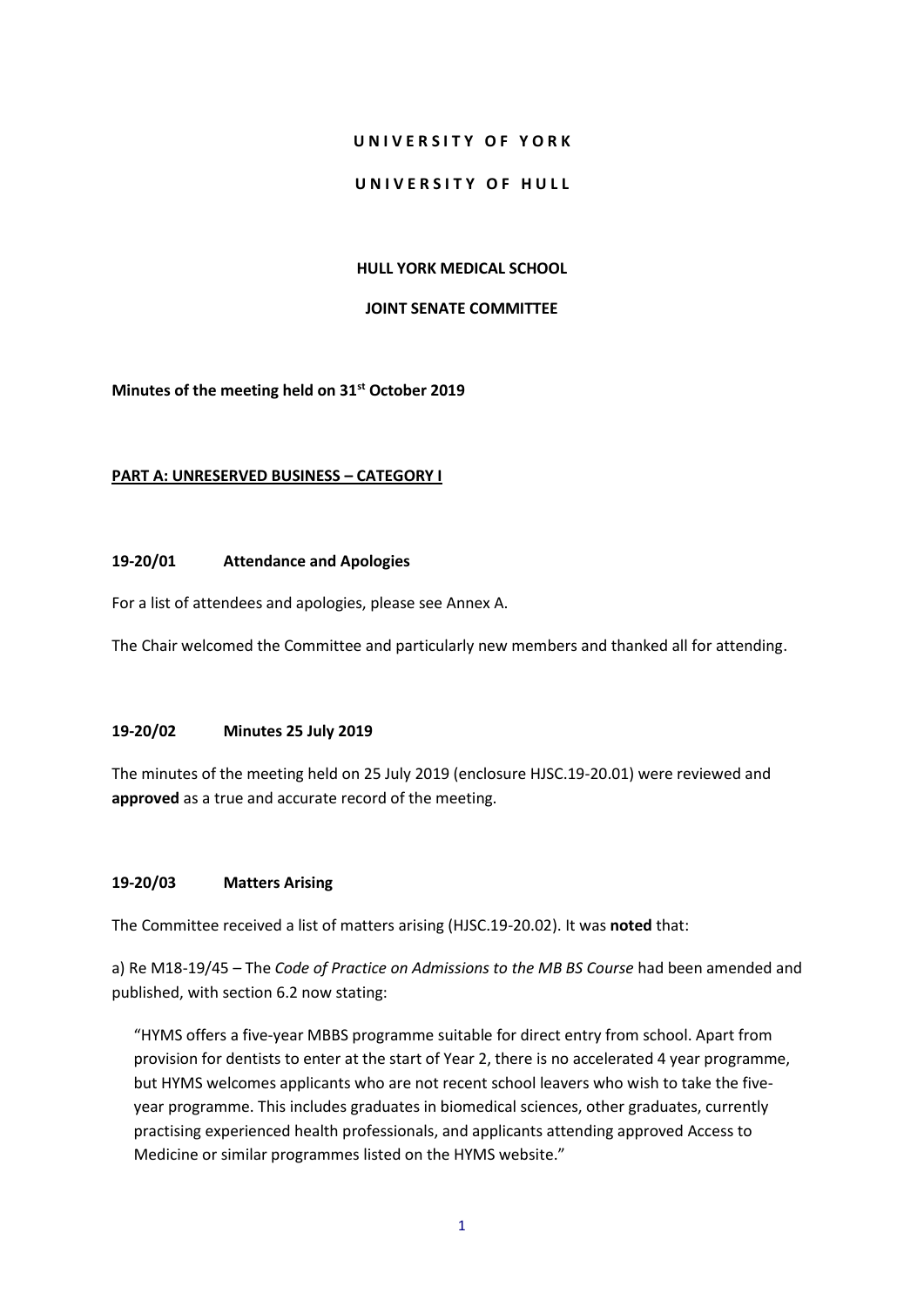The action is now closed. The Committee **noted** that whilst the Code had been amended as suggested and to clearly communicate with students, which is commendable, a HJSC Chair's Action approval request was not received in accordance with the action requested. HJSC was reminded of the need for processes to be followed to ensure decisions are auditable.

b) Re M18-19/57 – The Dean provided an update on discussions to further the sharing of intelligence between departments at the two universities arising from the Annual Monitoring Visits to placement providers. The Dean affirmed the need to ensure good communication channels and informed the Committee that she had met Professor Karl Atkin Head of Department, Health Sciences York to discuss informally issues of relevance. The Dean also felt well-connected with colleagues in the Faculty of Health Sciences Hull in this regard. The Committee further **noted** that the current Annual Monitoring cycle is underway and that York is launching a Professional Practice Forum in November 2019 that could provide an additional opportunity to establish new relationships at York and enhance information sharing. This action was closed.

c) Re M18-19/66.b – The Chair of Board of Studies updated the Committee about his ideas for facilitating discussions between the HYMS student representatives, HUU, YUSU and the GSA to explore how the Unions could better represent the School's interests and to facilitate effective communication and support, with consideration as to whether representative functions could be streamlined. The Chair of Board of Studies reminded the Committee of the particular context of HYMS student society relationships with the Students' Unions as well as the quite independent nature of academic representation and social societies within the School. The Committee also **noted**  that students might feel most affiliated to the Student's Union of their university of registration only in the first two, campus-based years of the programme, but that this weakens in Phases II and III.

The Chair of Board of Studies outlined the intelligence gathering he has undertaken and his intentions to discuss with the Unions and HYMS student body ideas for growing and sustaining connections. HJSC was cited as the only forum with an academic remit at which all unions and HYMS students are represented. The Chair of Board of Studies proposed the establishment of a working group to examine the issues in detail and to highlight the value to the student experience overall of the social and representative experience membership of the Students' Unions can provide. The HUU President of Education informed the Committee that after recent by-elections the position of HYMS Part-time Officer remained vacant and he welcomed ideas of how to encourage HYMS students to stand for election. Student representatives supported the proposed working group and the Committee **approved** it. The Chair of Board of Studies was asked to bring appropriate people together, to decide Terms of Reference and a timeline for concluding the work.

#### **Action: Chair of BoS**

d) Re M18-19/68 – The Dean provided the Committee with an update on the Governance Review in response to members' comments at the last meeting, informing the Committee that she had shared HJSC's feedback to the Registrars. The composition of new bodies within the governance structure would not be changing but due consideration will be given to the student voice in the activities of the Strategic Planning Group (SPG), which had met for the first time a few days before HJSC. The Dean confirmed that HJSC has a dotted line report to the SPG and that minutes of the Committee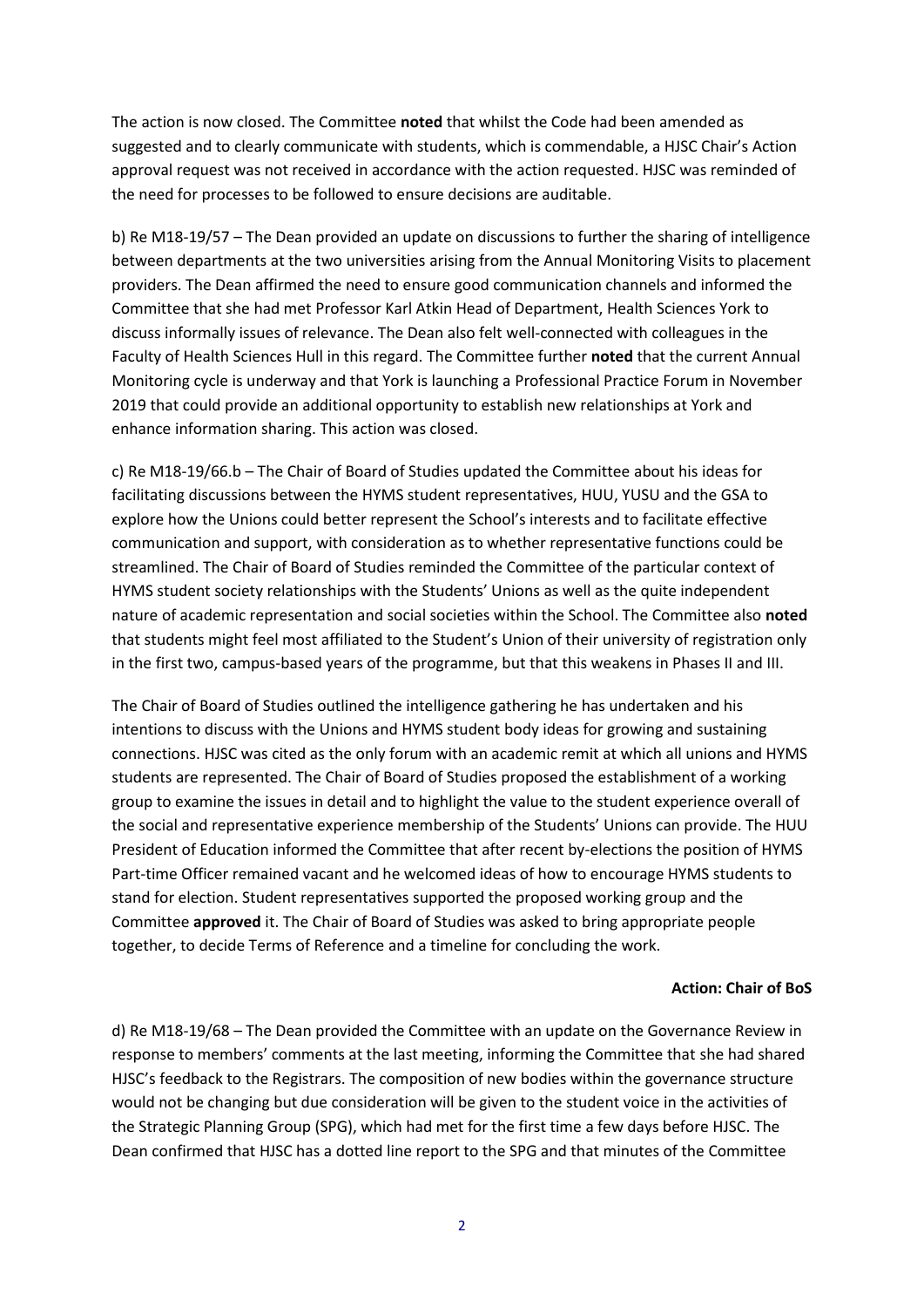were expected to be sent to the SPG. This would meet next in March. The Secretary of HJSC would liaise with Dr Kit Fan, Secretary of SPG.

## **Action: Secretary HJSC**

The Chief Operating Officer informed the Committee that it was intended that any programme planning proposals would continue to be submitted to each University as currently (to Faculty Learning and Teaching Groups at York and the Faculty Leadership Team at Hull). The SPG's remit would not include such planning and finance processes.

The Dean stated that the governance proposals are due to be submitted to the University Councils for ratification in November and if ratified the Joint Board would not meet again, being replaced by the Annual Oversight Meeting. The Committee **noted** that it was important it knew at the earliest opportunity when the new structures are implemented so it knows from which higher body it might require approval for matters beyond HJSC's remit.

e) Re M18-19/69 – The Chair of the Board of Studies updated the Committee on actions to ensure proposals for Annualised Clinical Placements were made in compliance with consumer rights regulations and with appropriate consultation with existing students. The Chief Operating Officer informed the Committee that the School had assembled packs of marketing materials to assess what the 2019-20 MB BS cohort had been told about placements and what marketing materials for use during the 2020 application cycle said. These had been reviewed by the School's Communications Manager. It was not felt that specific details were stated about placement lengths and locations. The School was shortly to meet the University of York Compliance Officer to get her University perspective on whether information stated and proposals for annualised placements were compliant with consumer rights regulations. If the outcome of the discussion was positive the School would then ask the Chair of HJSC to approve the proposed format for annualised placements submitted to the previous meeting. The School affirmed its recognition of the need for effective communication to students about their journey through the programme and that it believed appropriate consultation had taken place with current students who would undertake placements from year three of their programme according to the new model.

## **Action: Chair BoS**

# **19-20/04 To Receive a Report of Chair's Actions Undertaken Since the Last Meeting**

The Committee received a list of Chair's Action approvals (HJSC.19-20.03) since the last meeting. The Chair or Deputy Chair **approved**:

i. Minor revisions to the *Policy on Disability and Reasonable Adjustments in Assessments*, with advice that the 'under review' statement should convey the expectation that an amended policy will apply from January 2020 (assuming that is the HJSC meeting that endorses the Dec 2019 BoS decision), but it should not imply that the current, published, policy is subject to caveat before being replaced;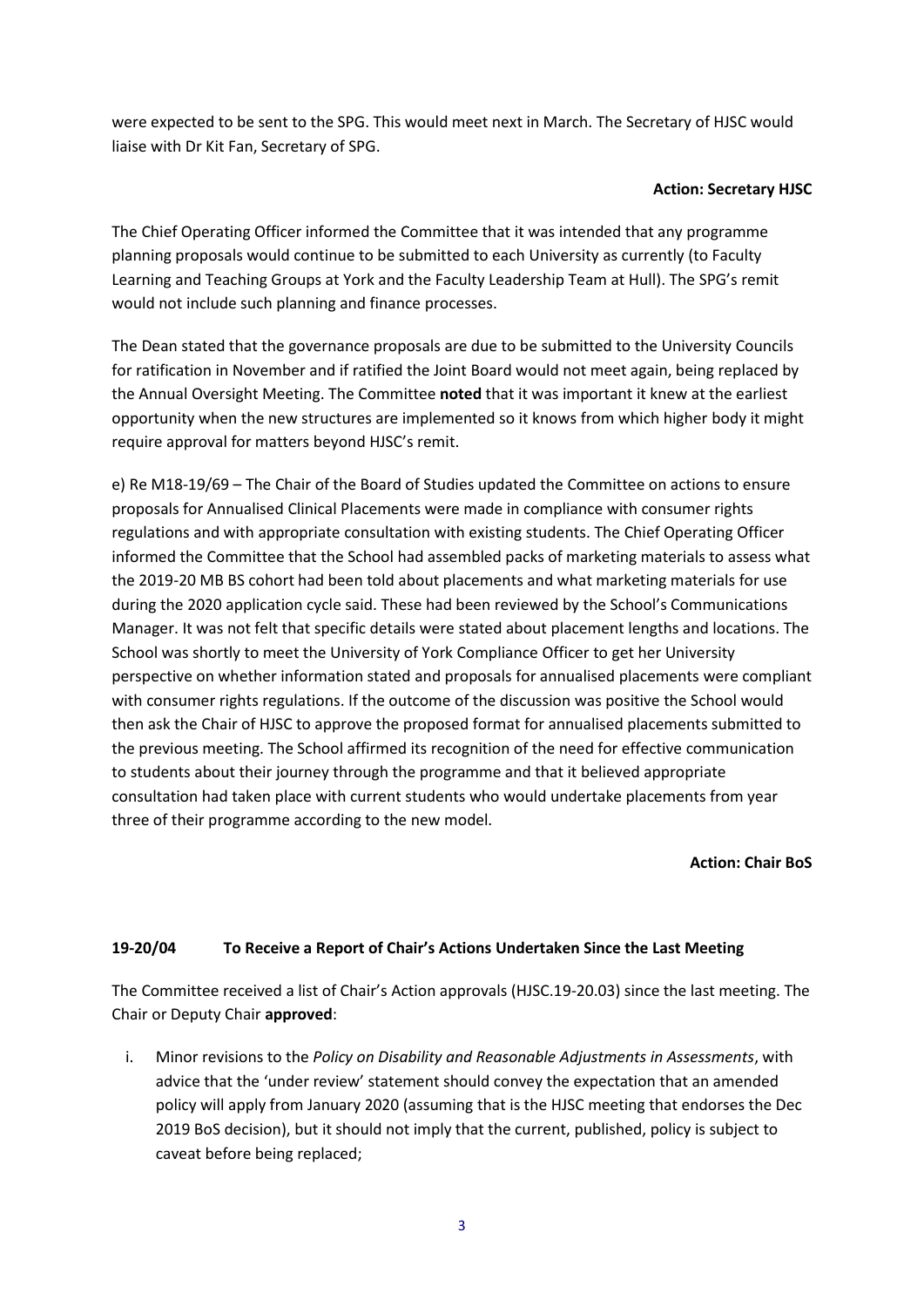- ii. Minor Revisions to the *Policy on Exceptional Circumstances Affecting Assessment and Examination*, with advice that the 'under review' statement should convey the expectation that an amended policy will apply from January 2020 (assuming that is the HJSC meeting that endorses the Dec 2019 BoS decision), but it should not imply that the current, published, policy is subject to caveat before being replaced;
- iii. New intercalated programme routes for delivery in 2020-21: BSc in Medical Sciences (Neuroscience) and BSc in Medical Sciences (Immunology and Infection) delivered at Biology, York and the withdrawal of from 2019-20 of BSc in Medical Sciences (Sports, Health and Exercise Sciences), BSc in Medical Sciences (Applied Ethics) and BSc in Medical Sciences (Philosophy of Mind and Body) delivered at Hull;
- iv. Outstanding actions from the HJSC meeting  $1<sup>st</sup>$  May 2019;
- v. A new 60 credit Independent Study Module for use on the MSc in Clinical Anatomy, MSc in Clinical Anatomy and Education and MSc in Health Professions Education for introduction in 2019-20;
- vi. Modifications to the assessment on the MSc in Physician's Associate Studies for 2019-20 which will affect incoming year one students and those students due to start year two;
- vii. Modifications to the assessment on four modules that are part of the MSc in Health Professions Education: Anatomy Pedagogy, Contemporary Issues, Learning and Teaching, and Professional Practice.
- viii. Final revisions to the *Regulations for Taught Postgraduate Certificates, Postgraduate Diplomas and Master's Degrees* (M18-19/54 refers). In approving the final text of the Code, the Deputy Chair **noted** and was satisfied with the explanation provided by the School of why the award of merits and distinctions follow the stated method, which the Committee had questioned during the meeting.
- ix. Documents that had been approved subject to conditions at the July HJSC meeting.

The Committee **noted** that with regard to the *Policy on Reasonable Adjustments* (i) and *Policy on Exceptional Circumstance* (ii) that these had been published without the advice of the Chair being followed. The Chair requested that this is corrected to provide clear statements of what 'under review' means (that the 'under review' statement should convey the expectation that an amended policy will apply from January 2020 (assuming that is the HJSC meeting that endorses the Dec 2019 BoS decision), but it should not imply that the current, published, policy is subject to caveat before being replaced).

**Action: Chair BoS**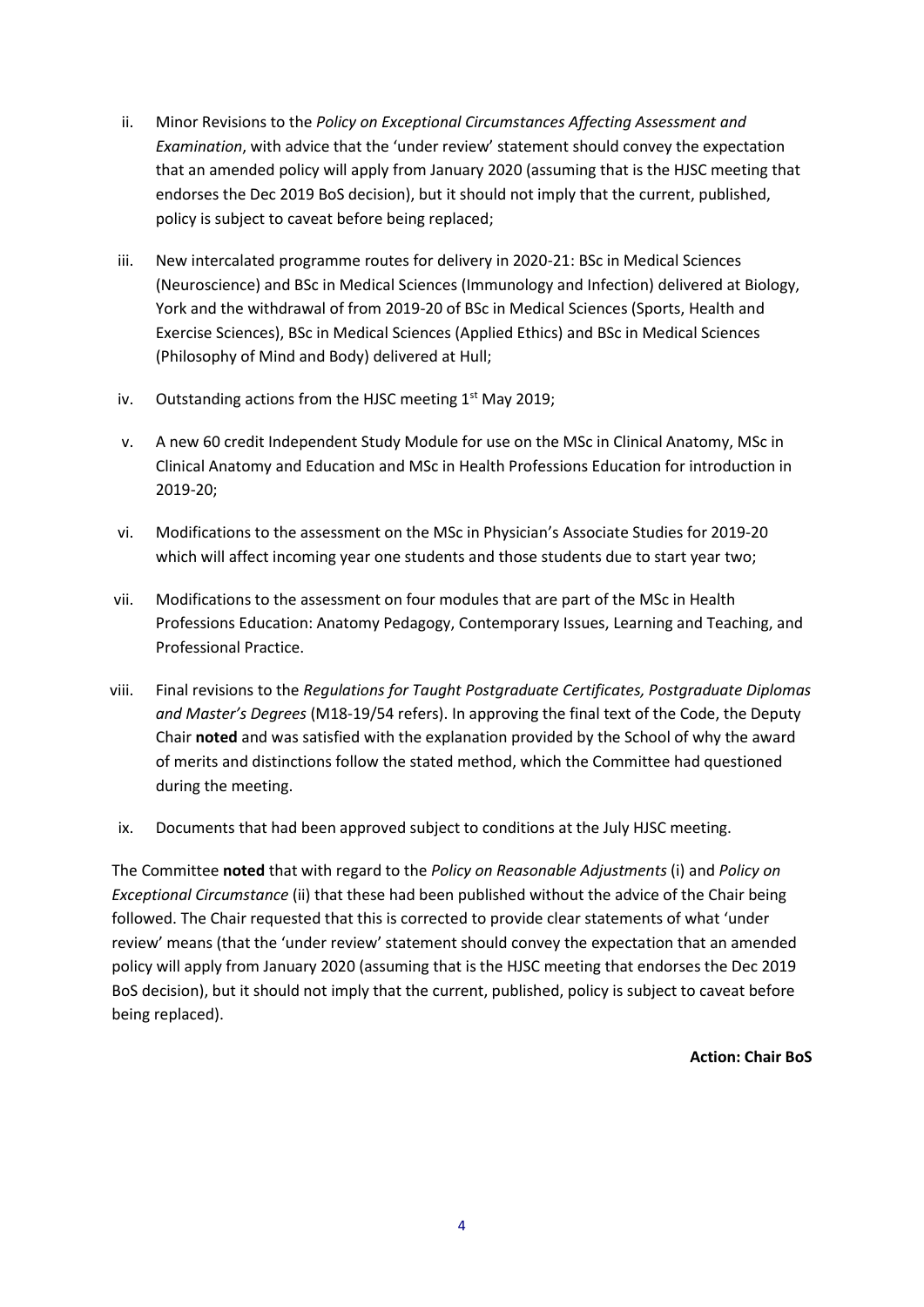# **19-20/05 To Approve the Membership, Annual Cycle of Business and the Terms of Reference of the Committee**

The Committee **considered** the Terms of Reference, membership and annual cycle of business (HJSC.19-20.04).

a) The Committee **considered** minor revisions to the wording of Term of Reference 10 to add fitnessto-study and Term of Reference 15 to update the titles of Hull committees. These revisions had been requested last year, but not approved by the Joint Board due to the Governance Review including consideration of HJSC's Terms of Reference at the time. The Committee **approved** the revision to Term 15 which it felt could be done immediately. The Committee **did not approve** revision to Term 10 as members questioned the appropriateness of the language used ("To ensure that teaching, learning and assessment practices promote equality of opportunity…") and the implication this had for the actions and ethos of the Committee. Members were undecided on the most positive and contemporary nomenclature (for example, the terms 'equality', 'equity' and 'inclusion') and instead requested that the Secretary HJSC seeks the views of the membership outside the meeting and those of the Universities' Equality, Diversity and Inclusion Offices. It was also proffered that the proposed term of reference should use language that was consistent in the School and across the Universities and cognisant of the potential for tension between efforts to empower students and processes such as fitness-to-practise that by their nature can disempower some groups of students.

## **Action: Secretary HJSC**

b) The Committee **approved** the membership with revisions to remove the Deputy Director, Academic Partnerships Office, Hull from the in-attendance membership. Ms Braham was thanked for her contributions to the Committee. Also, to include as an ex-officio full member the new Deputy Dean of HYMS who has been appointed and will be joining the School in due course.

# **Action: Secretary HJSC**

c) The Annual Cycle of Business was **approved** subject to removing reference to research activity in the Dean's Report standing agenda item.

# **Action: Secretary HJSC**

# **19-20/06 To Receive an Oral Report from the Student Representatives**

a) The President of Education, HUU informed the Committee that a recent HUU by-election had failed to attract a candidate for HYMS Part-time Officer and the Chair of the Student Staff Committee in HYMS added that she is working with HUU in efforts to recruit to this role. This issue would be picked up by the working group on student representation and Student's Union relations (M19-20/03c refers).

b) The Academic Officer, YUSU – nothing to report.

c) The VP Academic, GSA – nothing to report.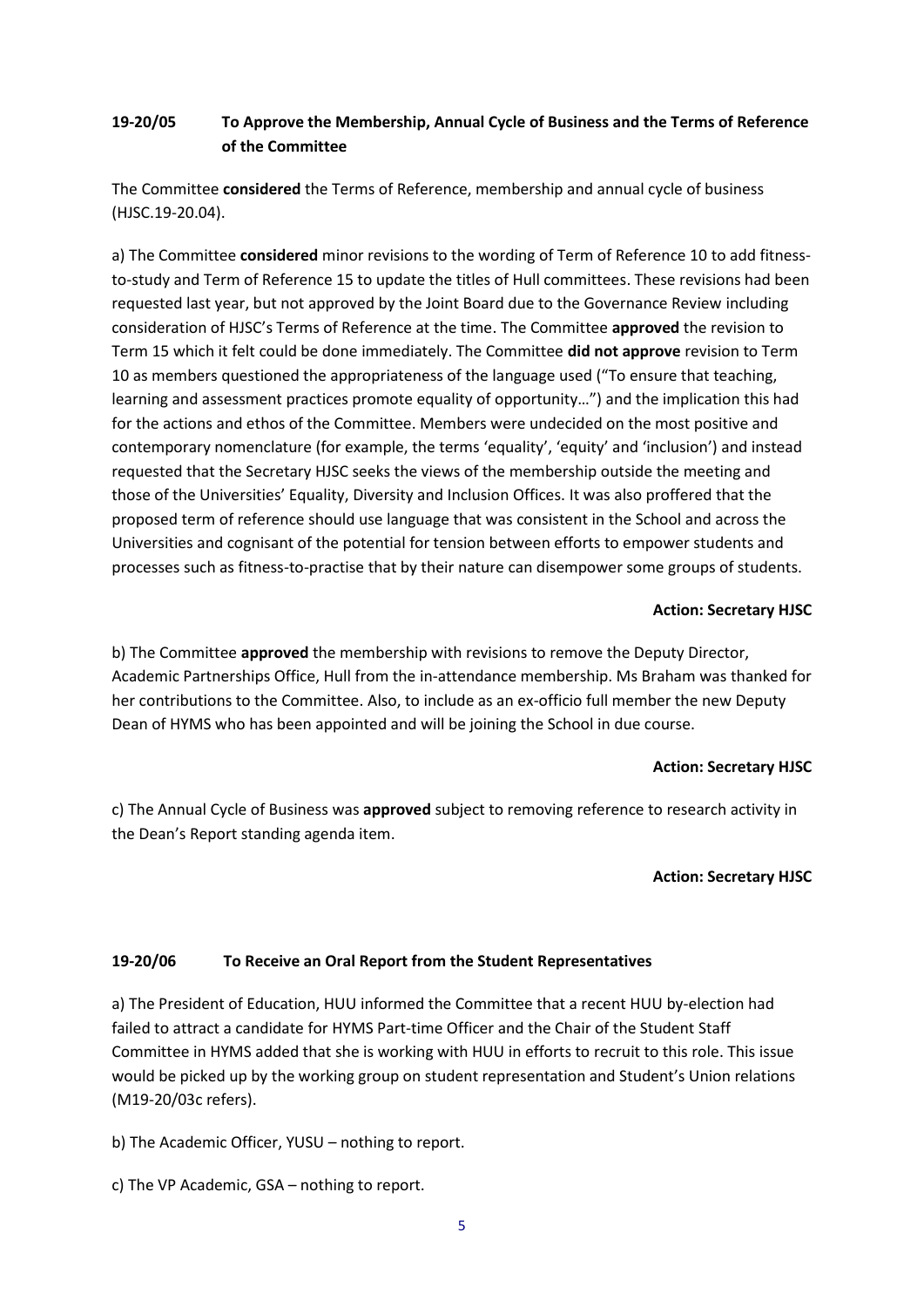## **19-20/07 To Receive a Written Report from the Dean of HYMS**

a) The Dean introduced her report (HJSC.19-20.05) and drew the Committee's attention to:

- i. Recent staff appointments and vacancies, including the appointment of Dr Matthew Morgan, University of Birmingham as Deputy Dean and of other appointments as part of the School's expansion. The Dean was also optimistic that new Senior Lecturer appointments would start in March 2020 who would make a significant contribution to Phase I of the MB BS.
- ii. The 2019-20 MB BS enrolment of the School's largest cohort to date and for whom a smooth introduction to the programme had been provided. Also that applications for 2020 MB BS entry have closed and though numbers are slightly down the proportion of applicants per place remained the same and the process for organising interviews was beginning.
- iii. The implementation of the revised governance structures continues (M19-20/03d refers) and that additionally, this includes work by the University Registrars on updating the Memorandum of Agreement.
- iv. Estate refurbishments and systems developments are progressing well, including the decant at York into temporary and shared spaces in Alcuin, with the expected handover of the refurbished York building on time just before Christmas so students can move in for the start of the spring term. The Committee endorsed the Dean's thanks to University estates teams at both Universities for their respective refurbishment activities.

b) During the discussion it was **noted** that:

- i. The 2019-20 MB BS intake was diverse and included a large proportion of local students and those from lower participation neighbourhoods, and that the Gateway to Medicine had also recruited a good sized cohort for which the School was congratulated. The social make-up of the MB BS cohort appeared close to or to exceed targets the School was set. The Committee would receive more detail on the characteristics of the intake at its next meeting in the Annual Admissions Report.
- ii. The 2019-20 PGT programme recruitment was variable with particular concern for the very small size of the MSc in Human Anatomy and Evolution programme. The Committee was informed that the 2018-19 year was unusual in size and that normally this programme had a small cohort, but not as small as was recruited in 2019-20. The Dean reported that discussions are taking place with the programme director about the programme's future configuration. The Committee recognised modules on the MSc in Human Anatomy and Evolution are shared with other programmes, but queried whether there are any concerns for the student experience for those on the actual degree. The Dean reassured the Committee that this was being monitored and discussed with the programme team, but that students are located in the research centre building at York with the academic team and where there is a strong community. The MSc in Physician's Associate Studies numbers were down after initial generous student bursaries were no longer available. The Dean also explained that sector changes regarding Physician's Associates in the NHS were being monitored and that target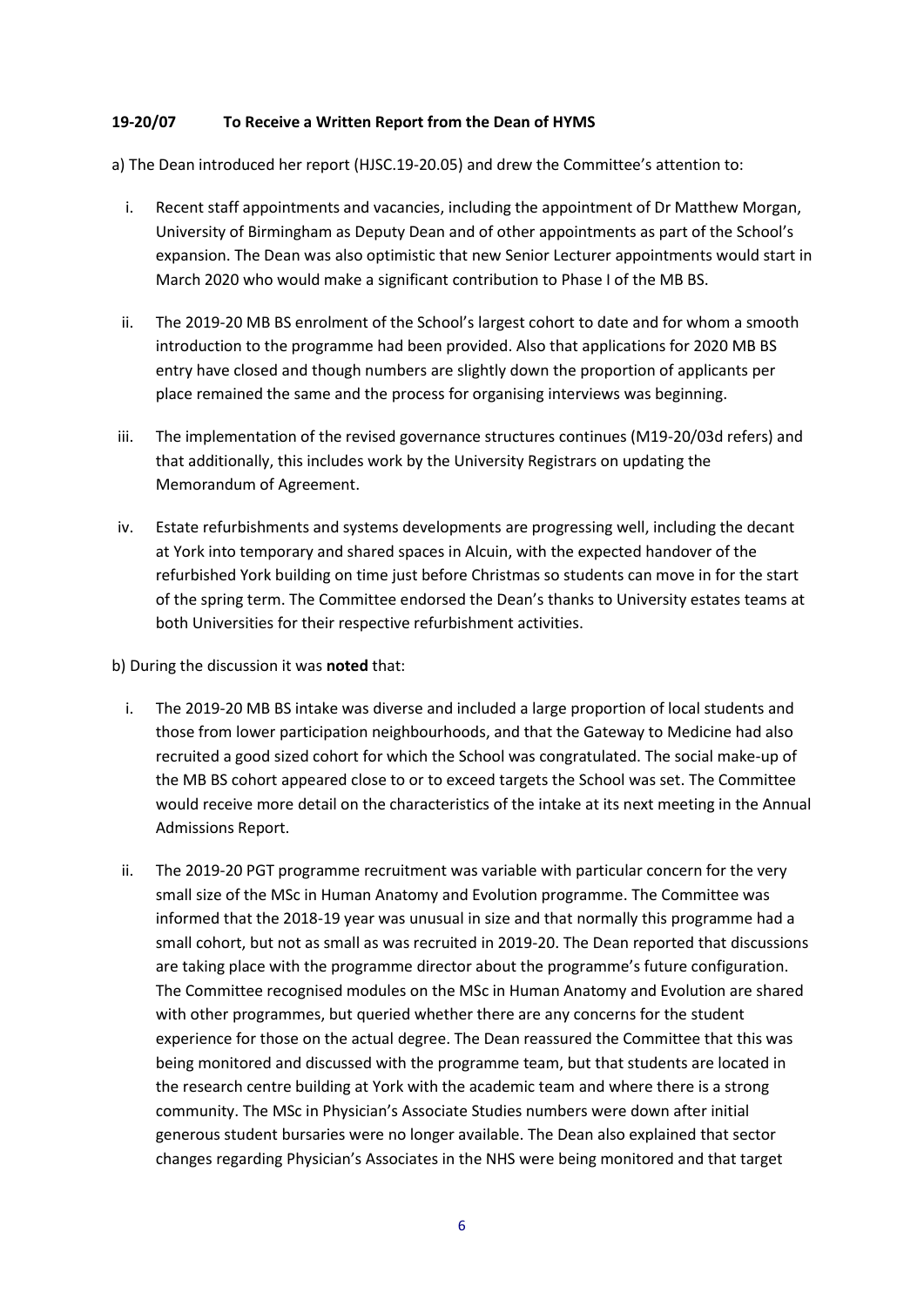numbers might be adjusted accordingly. The Committee was pleased to **note** that the new MSc in Pharmacology and Drug Development had recruited well.

iii. No statistics had been provided for Postgraduate Research student recruitment and the Dean was asked to provide summary figures in her next report.

**Action: The Dean**

# **19-20/08 To Receive the Annual Report by the Chair of the Board of Studies on the Work of the Board During 2018-19**

The Chair of the Board of Studies introduced his annual report on the work of the Board during 2018-19 (M17-18/05 refers) (HJSC.19-20.06). It was **noted** what actions the Board had undertaken. The Chair of the Board of Studies agreed with the Committee's view that a more reflective account of trends in the School over details of specific actions could facilitate a more enhancement-focused discussion. A view was expressed that it was still helpful to have a summary of key actions to enable those from outside the School to understand some of the context within which HYMS programmes are delivered. It was suggested that formatting the report to explicitly include points for discussion could help achieve an appropriate balance.

With regard to the discussion points included in the present report:

- i. The Dean informed the Committee that HYMS is exploring Public Patient Involvement (PPI) on its representative bodies following the end of the term of the PPI Board of Studies representative. The School remains keen to ensure that where included, PPI membership of committees is not tokenistic and that representatives feel able to make constructive contributions. The Committee endorsed this aspiration.
- ii. It was **noted** that the end of the formal partnership with the University of Kurdistan Hewler means that the Diploma of Higher Education (Medical Science) programme would in due course be withdrawn formally as an entry route.
- iii. A Communications Officer had been appointed who was examining how student consultation activities could be more effective and how to help ensure the student voice is enhanced in decisions about their programme of study.
- iv. That information on academic appeals is not normally discussed as unreserved business so need not be included in the report in future.

# **19-20/09 To Discuss the National Student Survey Results 2019 and Proposed Actions**

The Chair of the Board of Studies introduced the discussion of the National Student Survey results 2019 (HJSC.19-20.07a-c). This included a summary of the questionnaire results, respondents' open comments, the School's initial interpretation of the results and its proposed actions requested by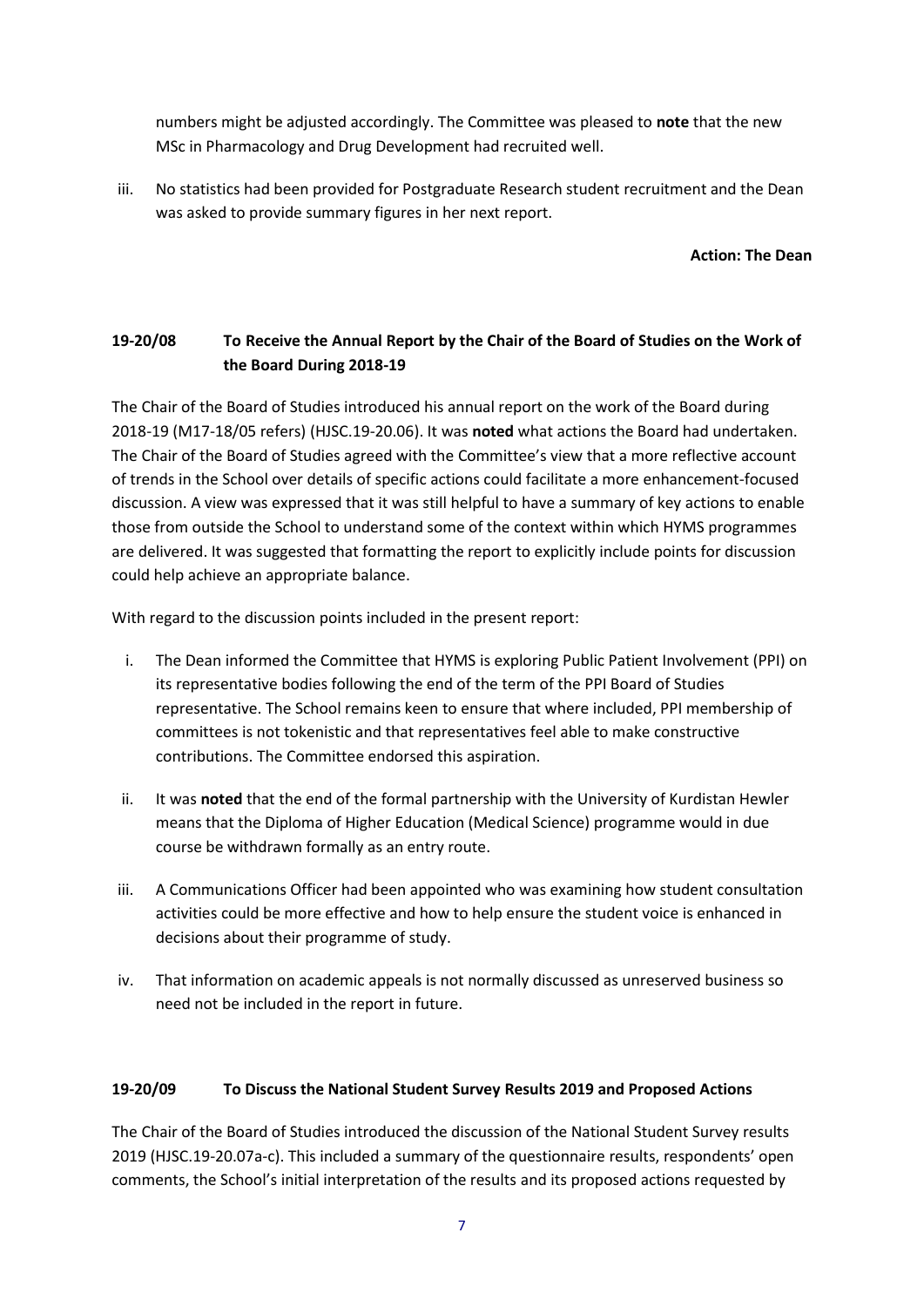the University of York of all departments for its institutional report and the MB BS Action Plan for 2019-20.

# The Committee **noted** that:

- The 2019 results were generally poor and continued a downward trend and were thought to have been influenced by some significant events ahead of students completing NSS, that this cohort of finalists had experienced a programme which was subject to substantial curriculum change and that there had been particular student dissatisfaction with the Scholarship and Special Interest Programme (SSIP) component.
- The SSIP had been a major structural issue identified, which had not fulfilled the intended aims and was now a focus for urgent change, as part of the recent restructuring of the assessment team, processes and communications about assessment. This was the most developed section of the action plan to date.
- That the need for change is particularly urgent for the Assessment and Feedback, Student Voice and Organisation and Management NSS dimensions. Areas of improvement within Teaching on my Course and for the full Learning Opportunities dimension were highlighted as positives.
- That members of the School have discussed results with senior colleagues in both universities.
- That the open comments provide explicit information of what students were dissatisfied with and that they, along with the quantitative data, triangulate with the External Examiners' reports on student perceptions of Assessment and Feedback.
- The Action Plan was based on more data than just the NSS, but was strongly influenced by the survey and that the Plan's content matches issues experienced by MB BS students across all year groups. The Action Plan would be revised after the meeting and project groups would be tasked with finding solutions for discrete activities, supported by the Management Board.
- The long-term vision is to improve satisfaction, but that there is also an aspiration for shortterm impact on the 2020 and 2021 survey results, thinking about how to do what is done already, but better, in terms of organisation, communicating and feeding back to students on what has and has not been done as a result of their views. This work would be supported by the Student Engagement and Alumni Co-ordinator.

The School invited HJSC to provide comment on the Action Plan and views on whether it focused effort in the right places, in the right way and if there were any areas in which it could do more?

During the discussion it was **noted** that though the 2019 cohort had experienced a challenging programme, their perceptions of the scale or impact of problems might have been disproportionate in some aspects within the context of working in a busy NHS where dynamic clinical situations could reasonably be expected to affect teaching at times. The Chair of the Student Staff Committee endorsed the actions as appropriately focusing on critical areas.

The Committee was informed that students were not currently members of the School's NSS Reference Group and that it would soon meet for the first time as a group of participants from the Universities and other critical friends, with its actions to include where students and recent graduates working in NHS could appropriately participate in the sub-groups tasked with addressing specific items of the action plan. The School recognised that students could play a critical role,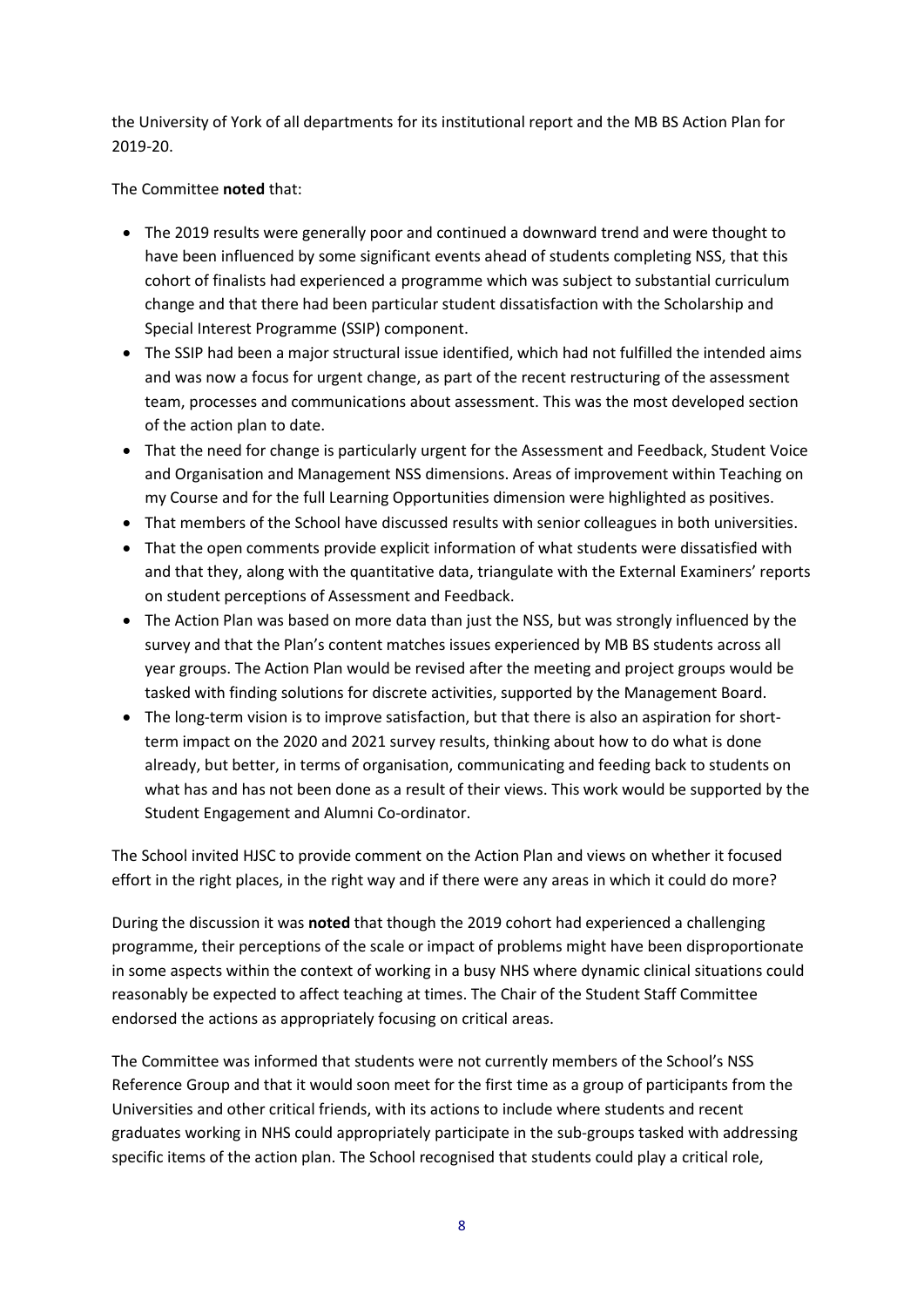though it would be important that their involvement did not lead to, or appear to suggest, any inappropriate influence over how they will then complete the NSS themselves.

The discussion **noted** that Student Voice questions, though down were relatively high and that drawing attention to links between these questions and the Students' Unions, through the student representation working group (M19-20/03c refers) could improve question 26 concerning students' unions and academic representation.

It was suggested that the open comments point to negative feeling about a lack of listening, transparency and honesty where problems occur and that being honest about where there is a problem and why it has arisen, with a realistic approach to handling challenges could improve NSS scores. A suggestion was to move from a 'you said we did' approach to one of 'you said, we listened and…' which would explain what change has been made, what has not and for what reason, nuancing the approach to responding to student feedback to reflect the need for clarity and honesty and to manage students' expectations.

The School's new Student Engagement and Alumni Co-ordinator was reported as currently auditing communications with students to look at what communications are scheduled, how emergent issues are communicated, how effectively and to consider the best platforms to communicate different forms of information. Their engagement with alumni would follow as a more aspirational element to the School's engagement strategy. The School clarified that the Student Engagement and Alumni Coordinator will not become the point of contact with students, but will instead facilitate the appropriate communications between the appropriate staff or team and students.

It was suggested that the Action Plan's references to 'Student Voice' could use language common in the Universities and that mirrors NHS language, if a common nomenclature might chime with students. It was felt that 'student engagement' could be somewhat opaque and lack a sense of attention to fostering meaningful dialogue with students.

The timeliness of assessment and feedback appeared to be a particular concern, with specific complexities of delivering assessments on the MB BS. It was suggested that the Action Plan could focus on more quick wins and ensure that expectations for assessment and feedback are clearly stated. However, it was also proffered that this cohort's views were the result of assessment experiences early in their programmes and that though the timeliness of assessment and feedback processes was important to enhance, it could also be important to encourage students to complete the NSS based on their full experience and cognisant of recent programme experiences.

It was suggested that staff development for university- and clinical-based staff covering the NSS could raise awareness of the survey enabling more staff to encourage students to participate. The Chair of the Board of Studies was working to inculcate a 'One School' ethos, to be picked up by the incoming Deputy Dean, and which it was hoped would include enhanced opportunities to bring staff from various sites and elements of the programme together to serve this purpose.

The Committee endorsed the Action Plan overall, but **recommended** that it include more specific timelines for actions to be completed so that progress could be monitored more easily.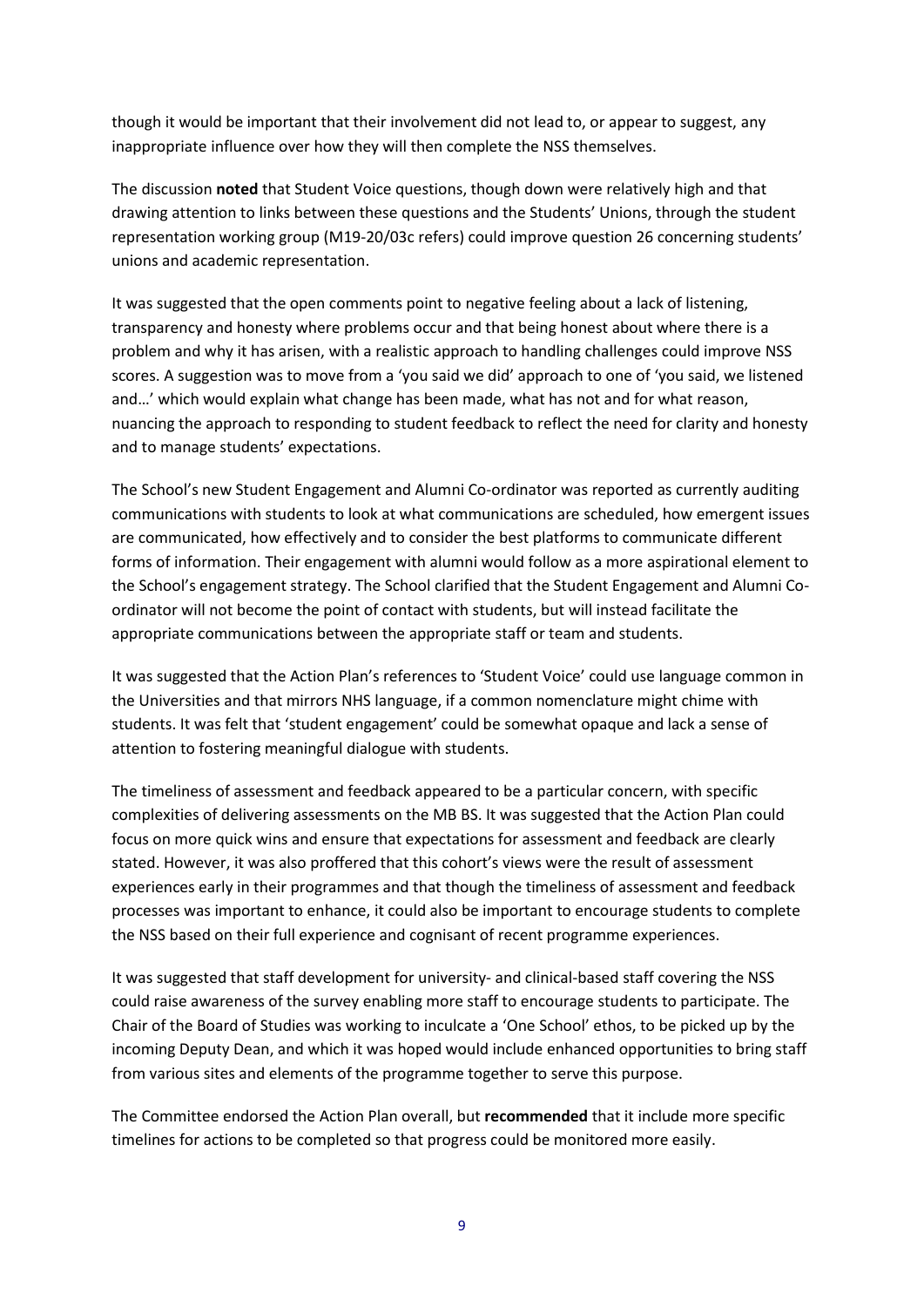# **19-20/10 To Discuss the Undergraduate External Examiners' Reports Table of Issues for 2018-19 and HYMS Responses**

The Chair of Board of Studies introduced the summary of the MB BS External Examiners' reports and responses from the School, completed as per York's External Examiners' reporting process (HJSC.19- 20.08). It was **noted** that the Chair of the MB BS Board of Examiners would be sending written responses to each examiner in accordance with the procedure for closing the feedback loop. It was also **noted** that the report of a particular examiner was highly critical, but assurances were given that the revised assessment team has been and continues to actively address organisational and administrative challenges. The new team structure and processes should reduce the risk of single points of failure and enhance the School's ability to sustain more effective assessment processes.

# **19-20/11 To Discuss the Postgraduate Research Experience Survey Results 2019.**

a) The Chair of the Board of Studies, on behalf of the Director of Postgraduate Programmes, introduced analysis of the Postgraduate Research Experience Survey (PRES) 2019 (HJSC.19-20.09a-b) provided by the University of York who managed HYMS' participation in the survey on behalf of both Universities. The Committee **noted** that the results had been shared with the School shortly before the meeting and that its discussion would inform the Postgraduate Programmes Board and Board of Studies in formulating the Postgraduate Action Plan to be submitted to the next HJSC meeting.

During the discussion the Committee also **noted** that:

- The response rate was 25% (compared with 40% at York, 42% nationally, and 45% among the Russell Group) and that the majority of respondents were PhD students registered full-time and in the middle of their studies. A large proportion of respondents report being a 'distance learner' though HYMS does not have an official distance learning PhD route. The analysis did not distinguish between students based at Hull or York, which it was felt could provide useful context to the results.
- York Graduate Research School welcomes comment in the Annual Programme Review report on positives that might offer good practice to share with others, particularly regarding progression requirements, support for demonstrating and managing professional development where the School scored highly.
- There were a number of areas where HYMS scored above the York institutional average and that where it had not this included the research culture and how feedback from students has been responded to which are areas for development the School recognises.

It was suggested that there was a particular need to look at developing the research culture in the context that researchers are spread across two sites and across centres within each of these and that there could be more events to bring people together. Further, that York had identified a need at institutional level to enhance the research culture and that the GSA were looking at how they can support this, and in the case of HYMS they would be keen to talk to Hull and HYMS about enhancement activities. This also extended further to addressing low scores at York on the wellbeing PRES questions.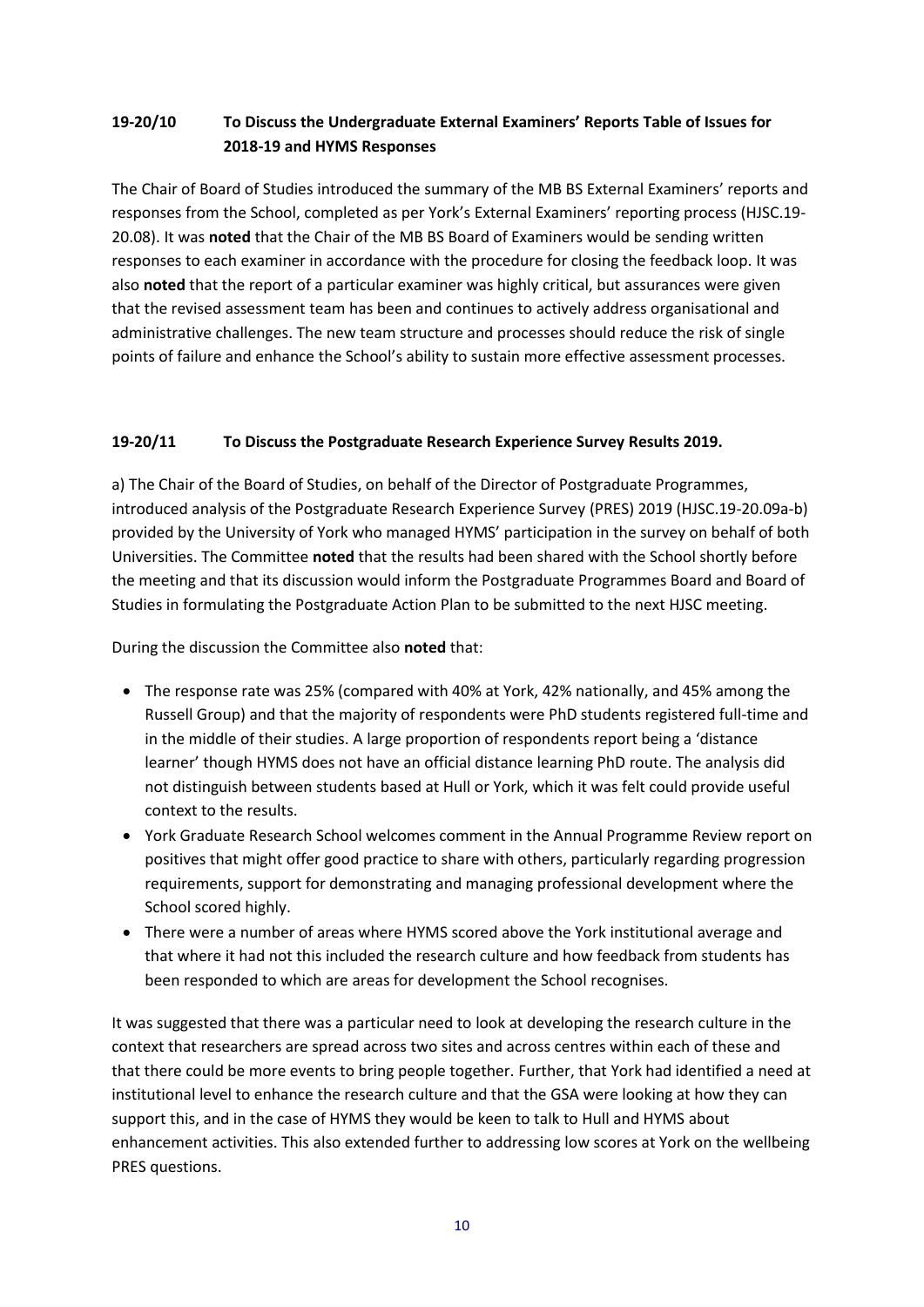It was also suggested that as research students can often be more detached or isolated from their departments that they might not always be aware of activities taking place or where a situation should actually be a cause for concern. Therefore it would be important to provide ways to promote messages that raise students' awareness and understanding of what they could expect and not just consider strategies for requesting and responding to feedback.

b) The Committee also **noted** that the School did not receive any results for the Postgraduate Taught Experience Survey (PTES) 2019 results. The University of Hull managed HYMS' participation in the survey on behalf of both Universities. HYMS had only 5 responses, (8.3% response rate) and results could only be shared where 10 individual responses and a response rate of 10% had been achieved. The Committee was informed that historically HYMS has struggled to engage the PGT cohorts across the Universities due to the configuration of the programmes and modes of study. Students are also regularly sent survey requests and so they might not have recognised the importance of PTES. A PTES response rate action plan was requested that would be cognisant of other surveys taking place to reduce fatigue and that recognises the value of PTES for its national benchmarking data. The plan should be submitted to the next HJSC meeting.

#### **Action: Chair of BoS**

c) The Committee also **noted** that as York alternates participation in the postgraduate surveys, in 2019-20 it will participate in PTES so offered to manage HYMS' participation in this also, with Hull to manage participation in PRES as Hull would be taking part in that. The Committee endorsed this.

## **19-20/12 To Consider Proposed Terms of Reference for the Academic Cases Committee**

The Committee **considered** the terms of reference for the Academic Cases Committee subcommittee of the Board of Studies (HJSC.19-20.10) following the decision at the last meeting (M18- 19/71 refers). The Committee was reminded that the Case Management Group will continue to manage more low-level concerns about potential fitness-to-practise issues and to reduce the need to instigate formal processes, but that it is important to then have a body of suitable standing to hear fitness-to-practise cases and academic misconduct cases involving students at any level of study and on all programmes. The Committee **approved** the proposal, with the caveat that the membership's term of office be amended to state members could serve "up to a further 3 years" to facilitate some flexibility in ensuring the sustainability of knowledge and experience of this new committee once all members complete an initial three year term of office.

#### **Action: Chair of BoS**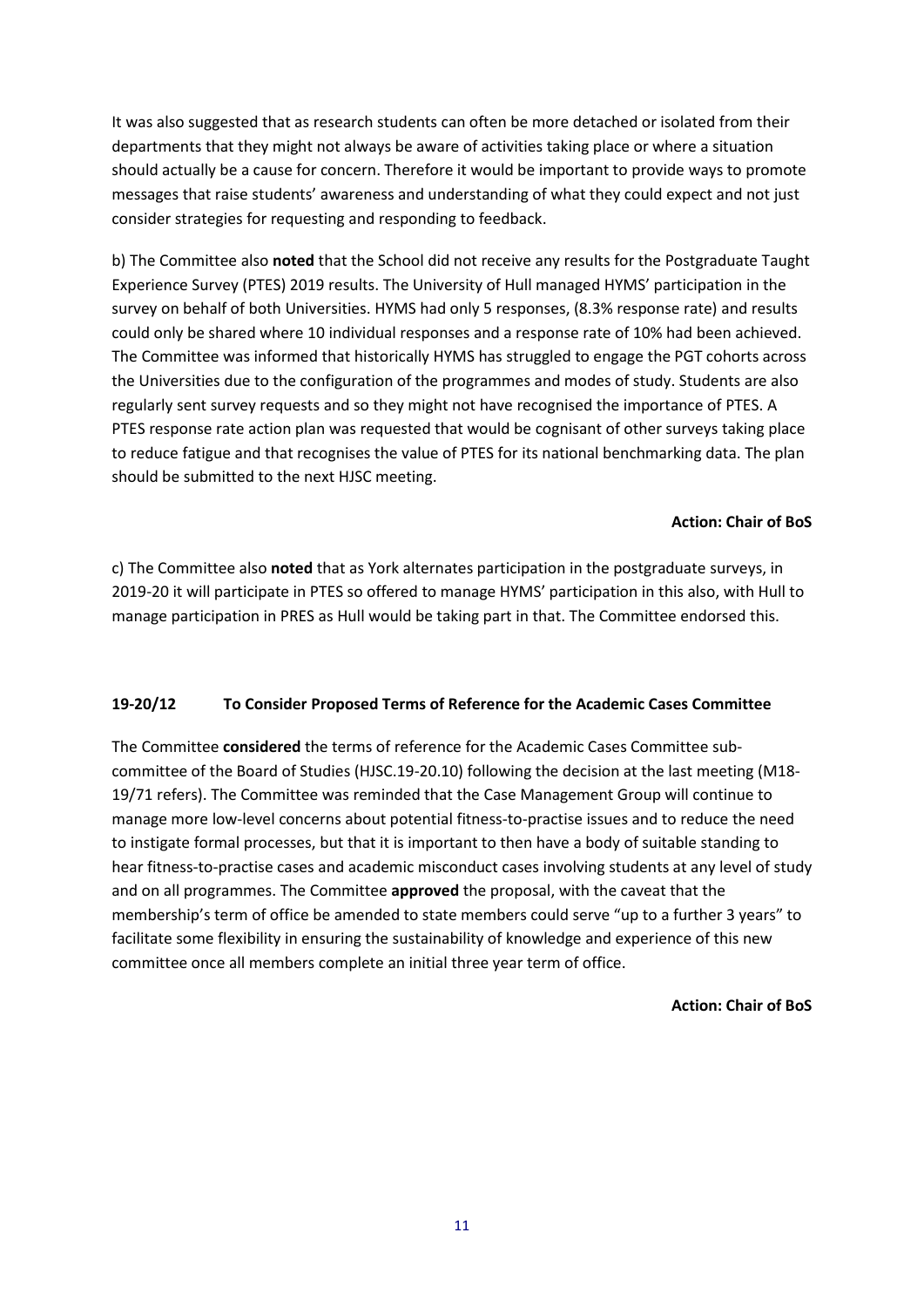# **19-20/13 To Receive the Annual Tracker of Minor Amendments to Codes and Policies that were Made without requiring approval by the Committee or Chair**

The Committee **received** the Annual Tracker of Minor Amendments to Codes and Policies (HJSC.19- 20.11) recording revisions that were made without requiring approval by the Committee or Chair (M13-14/36 refers).

# **19-20/14 Dates of meetings in 2019-20**

- Thursday 23 January 2020, 10:00-12:00, Room A/D/113 Alcuin D Block **(TBC)**, York/ 1st Floor Meeting Room Loxley, Hull;
- Wednesday 22 April 2020, 10:00-12:00, Venue TBC, York/ 1st Floor Meeting Room Loxley, Hull;
- Wednesday 1 July 2020, 10:00-12:00, Venue TBC, York/ 1st Floor Meeting Room Loxley, Hull.

## **ANNEX A: Attendees of the Reserved Agenda**

## **Members**

Professor Rebecca Huxley-Binns (Chair, PVC Hull) Professor John Robinson (Deputy Chair, PVC York) – left during M19-20/07 Professor Neil Lunt (Senate, York) Professor Stephen Smith (Senate, York) Dr Barry Lee (Teaching Committee, York) Mr Colin Johnson (Teaching Committee, Hull) Dr Colette Conroy (Teaching Committee, Hull) Professor Una Macleod (Dean, HYMS) Professor Martin Veysey (Chair of Board of Studies and MB BS Programme Director, HYMS) Miss Giang Nguyen (Academic Officer, YUSU)\* Miss Hannah Mullins (Chair Student Staff Committee, HYMS)\* Miss Jane Baston (Vice President Academic, Graduate Students' Association)\* Mr Orduen Nguper Simeon (President Education, HUU)\*

## **In attendance**

Dr Adrian Lee (Secretary, York) Mr Nigel Dandy (Head of Academic Support Office, York) Mrs Alison Pettigrew (Head of Quality and Standards, HYMS) Mrs Lisa Tees (Academic Quality Manager, Hull) Mr John Busby (Chief Operating Officer, HYMS)